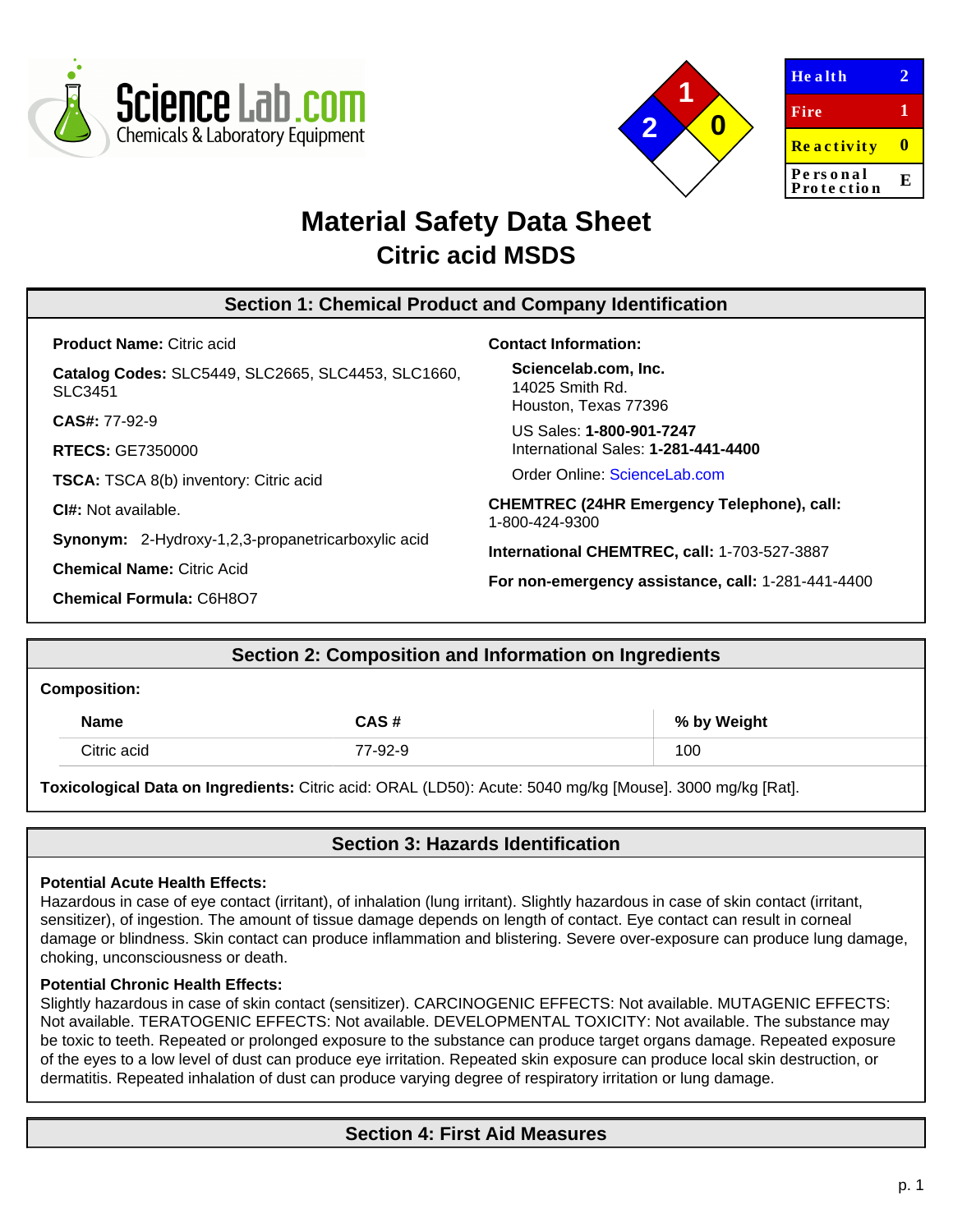### **Eye Contact:**

Check for and remove any contact lenses. In case of contact, immediately flush eyes with plenty of water for at least 15 minutes. Cold water may be used. Get medical attention.

#### **Skin Contact:**

In case of contact, immediately flush skin with plenty of water. Cover the irritated skin with an emollient. Remove contaminated clothing and shoes. Cold water may be used.Wash clothing before reuse. Thoroughly clean shoes before reuse. Get medical attention.

### **Serious Skin Contact:**

Wash with a disinfectant soap and cover the contaminated skin with an anti-bacterial cream. Seek medical attention.

#### **Inhalation:**

If inhaled, remove to fresh air. If not breathing, give artificial respiration. If breathing is difficult, give oxygen. Get medical attention.

#### **Serious Inhalation:** Not available.

#### **Ingestion:**

Do NOT induce vomiting unless directed to do so by medical personnel. Never give anything by mouth to an unconscious person. Loosen tight clothing such as a collar, tie, belt or waistband. Get medical attention if symptoms appear.

**Serious Ingestion:** Not available.

# **Section 5: Fire and Explosion Data**

**Flammability of the Product:** May be combustible at high temperature.

**Auto-Ignition Temperature:** 1010°C (1850°F)

**Flash Points:** Not available.

**Flammable Limits:** LOWER: 0.28 Kg/M3 (Dust) UPPER: 2.29 Kg/M3 (Dust)

**Products of Combustion:** These products are carbon oxides (CO, CO2).

#### **Fire Hazards in Presence of Various Substances:**

Slightly flammable to flammable in presence of heat. Non-flammable in presence of shocks.

#### **Explosion Hazards in Presence of Various Substances:**

Slightly explosive in presence of open flames and sparks. Non-explosive in presence of shocks.

#### **Fire Fighting Media and Instructions:**

SMALL FIRE: Use DRY chemical powder. LARGE FIRE: Use water spray, fog or foam. Do not use water jet.

**Special Remarks on Fire Hazards:** As with most organic solids, fire is possible at elevated temperatures

#### **Special Remarks on Explosion Hazards:**

Fine dust dispersed in air in sufficient concentrations, and in the presences of an ignition source is a potential dust explosion hazard.

# **Section 6: Accidental Release Measures**

#### **Small Spill:**

Use appropriate tools to put the spilled solid in a convenient waste disposal container. Finish cleaning by spreading water on the contaminated surface and dispose of according to local and regional authority requirements.

#### **Large Spill:**

Stop leak if without risk. Do not get water inside container. Do not touch spilled material. Use water spray to reduce vapors. Prevent entry into sewers, basements or confined areas; dike if needed. Eliminate all ignition sources. Call for assistance on disposal. Finish cleaning by spreading water on the contaminated surface and allow to evacuate through the sanitary system.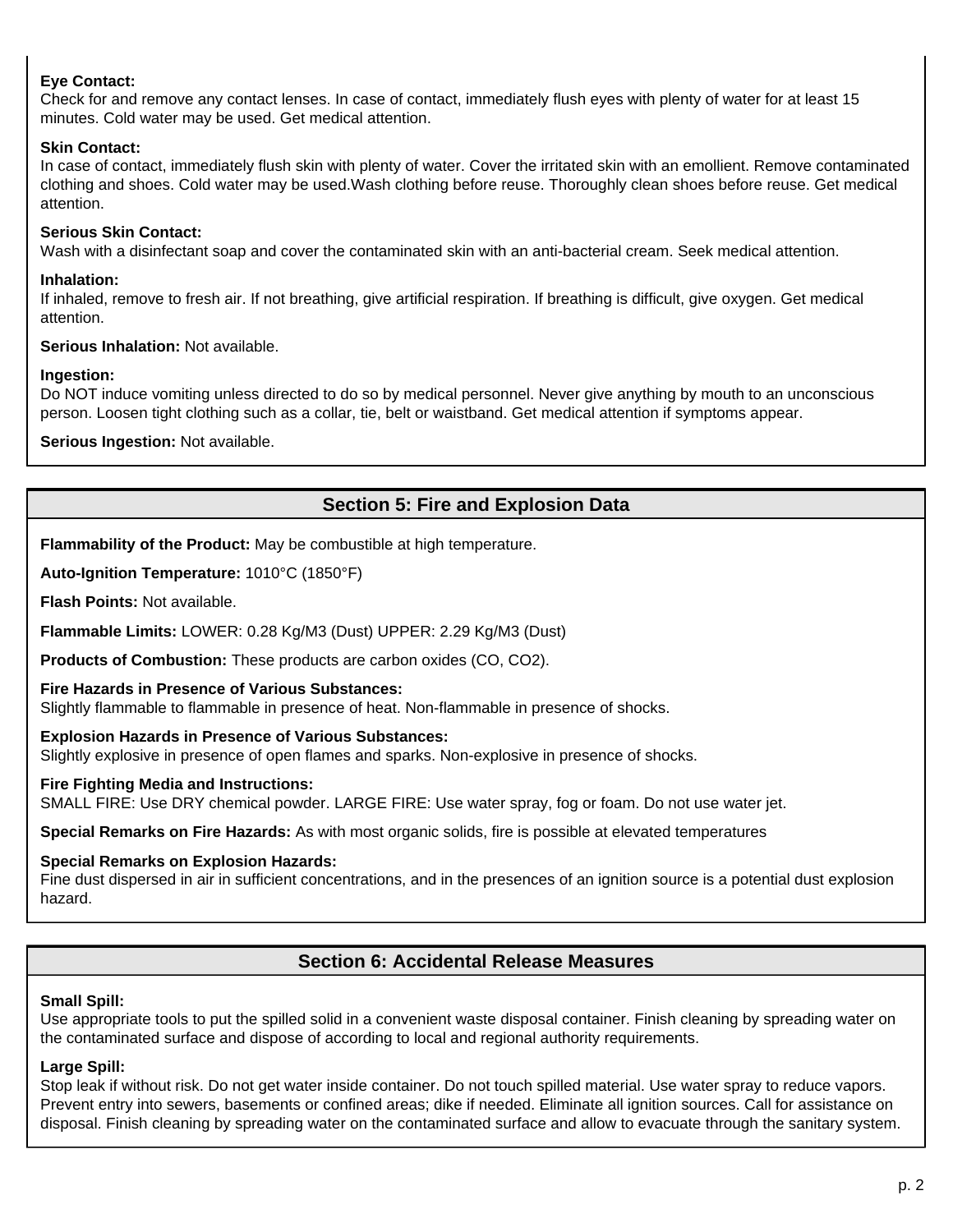# **Section 7: Handling and Storage**

#### **Precautions:**

Keep away from heat. Keep away from sources of ignition. Ground all equipment containing material. Do not ingest. Do not breathe dust. Avoid contact with eyes. Wear suitable protective clothing. In case of insufficient ventilation, wear suitable respiratory equipment. If ingested, seek medical advice immediately and show the container or the label. Keep away from incompatibles such as oxidizing agents, reducing agents, metals, alkalis.

**Storage:** Keep container tightly closed. Keep container in a cool, well-ventilated area.

# **Section 8: Exposure Controls/Personal Protection**

#### **Engineering Controls:**

Use process enclosures, local exhaust ventilation, or other engineering controls to keep airborne levels below recommended exposure limits. If user operations generate dust, fume or mist, use ventilation to keep exposure to airborne contaminants below the exposure limit.

#### **Personal Protection:**

Safety glasses. Lab coat. Gloves (impervious). Dust respirator. Be sure to use an approved/certified respirator or equivalent. The dust respirator should be used for conditions where exposure has exceeded recommended exposure limits, dust is apparent, and engineering controls(adequate ventilation) are not feasible.

#### **Personal Protection in Case of a Large Spill:**

Splash goggles. Full suit. Dust respirator. Boots. Gloves. A self contained breathing apparatus should be used to avoid inhalation of the product. Suggested protective clothing might not be sufficient; consult a specialist BEFORE handling this product.

#### **Exposure Limits:**

No exposure guidelines have been established. ACGIH, NIOSH and OSHA have not developed exposure limits for this product. The exposure limits given below are for particulates not otherwise classified: ACGIH: 10 mg/m3 TWA (Total Inhalable fraction); 3 mg/m3 TWA (Respirable fraction) OSHA: 15 mg/m3 TWA (Total dust); 5 mg/m3 TWA (Respirable Fraction)

# **Section 9: Physical and Chemical Properties**

**Physical state and appearance:** Solid. (Crystalline powde)

**Odor:** Odorless.

**Taste:** Acid. (Strong.)

**Molecular Weight:** 192.13 g/mole

**Color:** Not available.

**pH (1% soln/water):** Not available.

**Boiling Point:** Decomposes.

**Melting Point:** 153°C (307.4°F)

**Critical Temperature:** Not available.

**Specific Gravity:** 1.665 (Water = 1)

**Vapor Pressure:** Not applicable.

**Vapor Density:** Not available.

**Volatility:** Not available.

**Odor Threshold:** Not available.

**Water/Oil Dist. Coeff.:** The product is more soluble in water; log(oil/water) = -1.7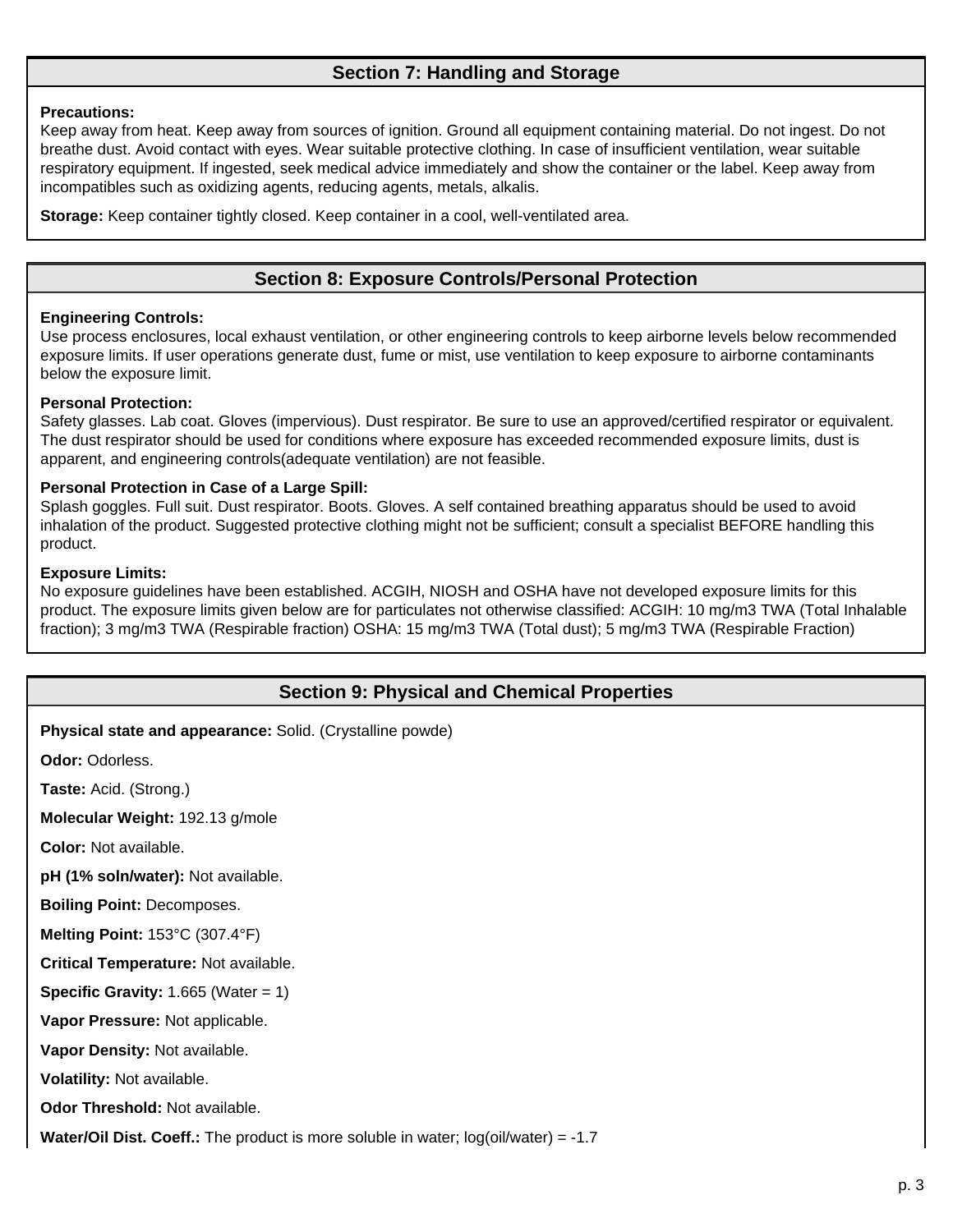**Ionicity (in Water):** Not available.

**Dispersion Properties:** See solubility in water, diethyl ether.

#### **Solubility:**

Soluble in cold water, hot water, diethyl ether. Insoluble in benzene.

# **Section 10: Stability and Reactivity Data**

**Stability:** The product is stable.

**Instability Temperature:** Not available.

**Conditions of Instability:** Excess heat, incompatible materials

**Incompatibility with various substances:** Reactive with oxidizing agents, reducing agents, metals, alkalis.

#### **Corrosivity:**

Corrosive in presence of aluminum, of zinc, of copper. Non-corrosive in presence of glass.

#### **Special Remarks on Reactivity:**

Incompatible with oxidizing agents, potassium tartrate, alkali, alkaline earth carbonates and bicarbonates, acetates, and sulfides, metal nitrates

**Special Remarks on Corrosivity:** Will corrode copper, zinc, aluminum and their alloys.

**Polymerization:** Will not occur.

# **Section 11: Toxicological Information**

**Routes of Entry:** Inhalation. Ingestion.

**Toxicity to Animals:** Acute oral toxicity (LD50): 3000 mg/kg [Rat].

**Chronic Effects on Humans:** May cause damage to the following organs: teeth.

#### **Other Toxic Effects on Humans:**

Hazardous in case of inhalation (lung irritant). Slightly hazardous in case of skin contact (irritant, sensitizer), of ingestion.

**Special Remarks on Toxicity to Animals:** LDL[Rabbit] - Route: oral; Dose: 7000mg/kg

**Special Remarks on Chronic Effects on Humans:** Not available.

#### **Special Remarks on other Toxic Effects on Humans:**

Acute Potential Health Effects: Skin: Causes mild to moderate skin irritation. May cause skin sensitization, an allergic reaction, which becomes evident upon re-exposure to this material. Eyes: Causes moderate to severe eye irritation and possible injury. Ingestion: May cause gastrointestinal (digestive) tract irritation with nausea, vomiting, diarrhea. Excessive intake may cause erosion of teeth and hypocalcemia (calcium deficiency in blood). May affect behavior/central nervous system (tremor, convulsions, muscle contraction or spasticity). Inhalation: Causes moderate respiratory tract and mucous membrane irritation. Chronic Potential Health Effects: Frequent intake of citrated beverages may cause erosion of dental enamel and irritation of mucous membranes.

# **Section 12: Ecological Information**

**Ecotoxicity:** Not available.

**BOD5 and COD:** Not available.

#### **Products of Biodegradation:**

Possibly hazardous short term degradation products are not likely. However, long term degradation products may arise.

**Toxicity of the Products of Biodegradation:** The product itself and its products of degradation are not toxic.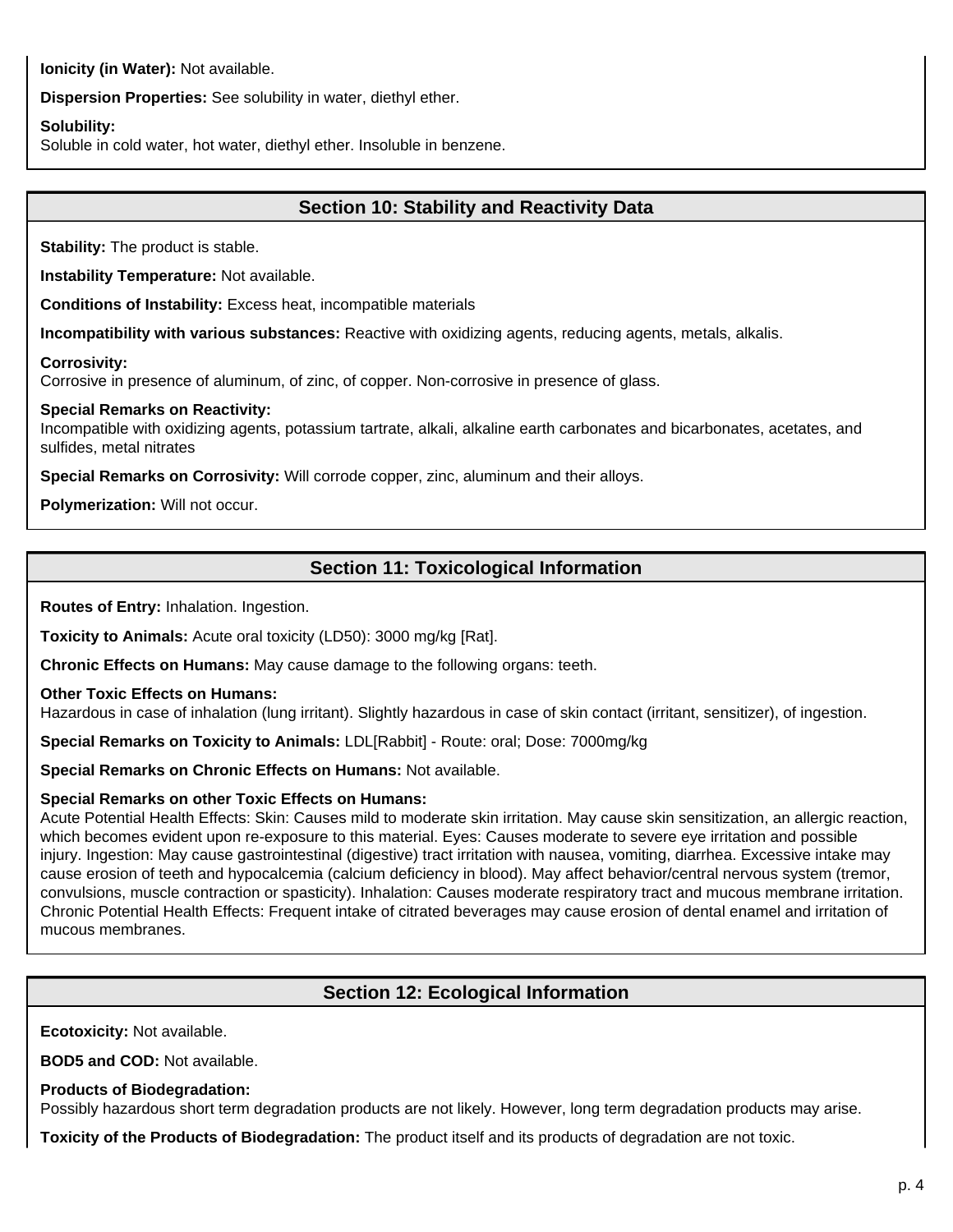# **Section 13: Disposal Considerations**

#### **Waste Disposal:**

Waste must be disposed of in accordance with federal, state and local environmental control regulations.

### **Section 14: Transport Information**

**DOT Classification:** Not a DOT controlled material (United States).

**Identification:** Not applicable.

**Special Provisions for Transport:** Not applicable.

### **Section 15: Other Regulatory Information**

**Federal and State Regulations:** TSCA 8(b) inventory: Citric acid

**Other Regulations:** EINECS: This product is on the European Inventory of Existing Commercial Chemical Substances.

**Other Classifications:**

**WHMIS (Canada):** CLASS E: Corrosive solid.

#### **DSCL (EEC):**

R36/37/38- Irritating to eyes, respiratory system and skin. S26- In case of contact with eyes, rinse immediately with plenty of water and seek medical advice. S37/39- Wear suitable gloves and eye/face protection.

#### **HMIS (U.S.A.):**

**Health Hazard:** 2

**Fire Hazard:** 1

**Reactivity:** 0

**Personal Protection:** e

**National Fire Protection Association (U.S.A.):**

**Health:** 2

**Flammability:** 1

**Reactivity:** 0

**Specific hazard:**

#### **Protective Equipment:**

Gloves (impervious). Lab coat. Dust respirator. Be sure to use an approved/certified respirator or equivalent. Wear appropriate respirator when ventilation is inadequate. Safety glasses.

### **Section 16: Other Information**

**References:** Not available.

**Other Special Considerations:** Not available.

**Created:** 10/09/2005 04:56 PM